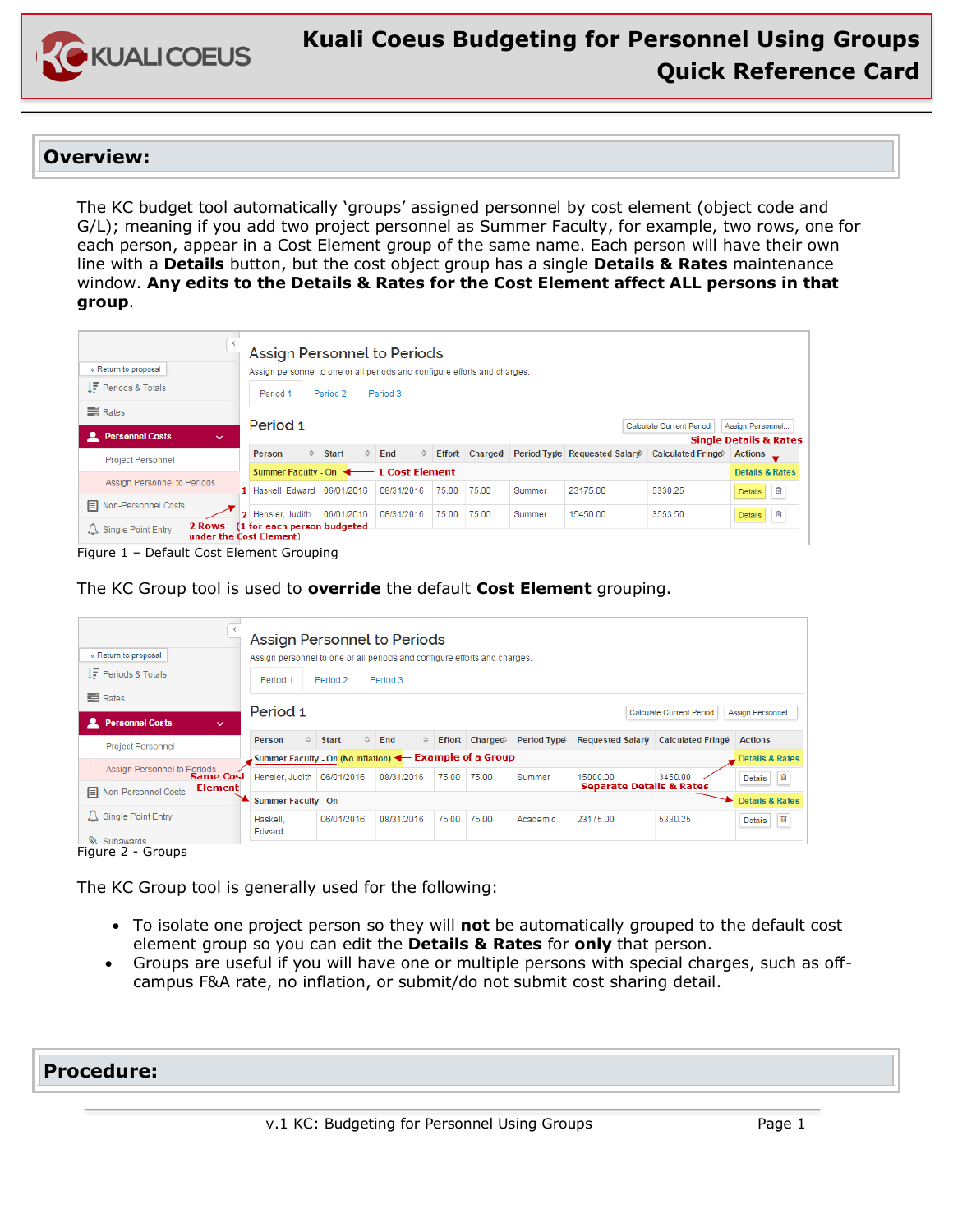## **To create a new Group:**

1. While in the Budget, click the **Personnel Cost** à **Assign Personnel to Periods** in the **Navigation** panel. The **Assign Personnel to Periods** screen will open with Period tabs displayed at the top (Period 1 is the default display).

| « Return to proposal                            |              | Assign Personnel to Periods<br>Assign personnel to one or all periods and configure efforts and charges. |          |                               |  |  |                          |                  |  |
|-------------------------------------------------|--------------|----------------------------------------------------------------------------------------------------------|----------|-------------------------------|--|--|--------------------------|------------------|--|
| $I\bar{F}$ Periods & Totals                     |              | Period 1                                                                                                 | Period 2 | Period $3 \blacktriangleleft$ |  |  |                          |                  |  |
| <b>言</b> Rates                                  |              | Period 1                                                                                                 |          |                               |  |  | Calculate Current Period | Assign Personnel |  |
| <b>Personnel Costs</b><br>≖                     | $\checkmark$ |                                                                                                          |          |                               |  |  |                          |                  |  |
| <b>Project Personnel</b>                        |              |                                                                                                          |          |                               |  |  |                          |                  |  |
| Assign Personnel to Periods                     |              |                                                                                                          |          |                               |  |  |                          |                  |  |
| Figure 3 - Assign Personnel to Periods Subpanel |              |                                                                                                          |          |                               |  |  |                          |                  |  |

2. In the **Assign Personnel to Periods** screen, click the **Assign Personnel…** button.

| « Return to proposal                        |                                                | Assign Personnel to Periods<br>Assign personnel to one or all periods and configure efforts and charges. |                                 |                  |
|---------------------------------------------|------------------------------------------------|----------------------------------------------------------------------------------------------------------|---------------------------------|------------------|
| $IF$ Periods & Totals                       | Period 1                                       | Period 2<br>Period 3                                                                                     |                                 |                  |
| <b>言</b> Rates                              | Period 1                                       |                                                                                                          | <b>Calculate Current Period</b> | Assign Personnel |
| <b>Personnel Costs</b><br>௨<br>$\checkmark$ |                                                |                                                                                                          |                                 |                  |
| <b>Project Personnel</b>                    |                                                |                                                                                                          |                                 |                  |
| Assign Personnel to Periods                 | $\mathbf{D}$ and $\mathbf{L}$ and $\mathbf{L}$ |                                                                                                          |                                 |                  |

Figure 4 – Assign Personnel… Button

#### The **Add Personnel to Period** window will appear.

| Add Personnel to Period          |         |   |   |
|----------------------------------|---------|---|---|
| Person: *                        | Select  |   | ▼ |
| <b>Appointment Type:</b>         |         |   |   |
| <b>Salary Effective</b><br>Date: |         |   |   |
| Object Code: *                   | select  | v |   |
| Group:                           | Default |   | ▼ |

Figure 5 – Assign Personnel to Period Window

l

3. In window, follow the standard entry steps for assigning personnel (select a person, object code, enter dates, effort, charged, and period).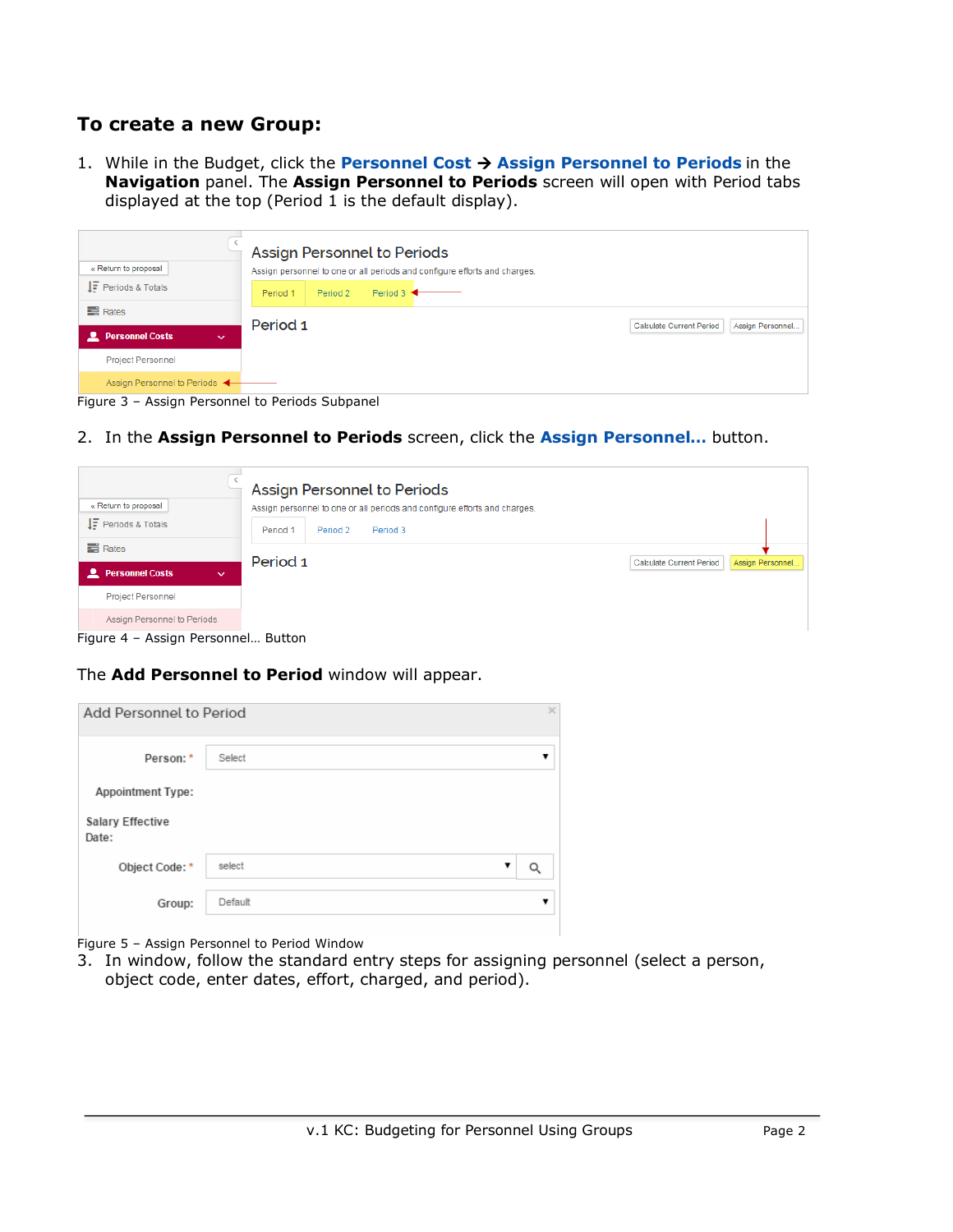4. Click the **Group** drop-down field and select **Create New Group**.

| x<br><b>Add Personnel to Period</b> |                           |   |  |  |  |  |  |  |
|-------------------------------------|---------------------------|---|--|--|--|--|--|--|
| Person: *                           | Hensler, Judith (0)       | v |  |  |  |  |  |  |
| <b>Appointment Type:</b>            | 9M DURATION<br>06/01/2015 |   |  |  |  |  |  |  |
| <b>Salary Effective</b><br>Date:    |                           |   |  |  |  |  |  |  |
| Object Code: *                      | Summer Faculty - On<br>▼  |   |  |  |  |  |  |  |
| Group:                              | Default<br>Default        |   |  |  |  |  |  |  |
|                                     | <b>Create New Group</b>   |   |  |  |  |  |  |  |

Figure 6 – Creating New Group

A **New Group Name** field will generate below the **Group** field:

| Add Personnel to Period<br>$\times$ |                          |  |  |  |  |  |  |  |
|-------------------------------------|--------------------------|--|--|--|--|--|--|--|
| Person: *                           | Hensler, Judith (0)      |  |  |  |  |  |  |  |
| <b>Appointment Type:</b>            | 9M DURATION              |  |  |  |  |  |  |  |
| <b>Salary Effective</b><br>Date:    | 06/01/2015               |  |  |  |  |  |  |  |
| Object Code: *                      | Summer Faculty - On<br>v |  |  |  |  |  |  |  |
| Group:                              | Create New Group         |  |  |  |  |  |  |  |
| <b>New Group Name:</b>              |                          |  |  |  |  |  |  |  |

l

5. Enter a name for the Group into the **New Group Name** field.

| Group:                             | Create New Group |  |  |  |  |  |
|------------------------------------|------------------|--|--|--|--|--|
| New Group Name: No Inflation       |                  |  |  |  |  |  |
| Figure 8 – Example of a Group Name |                  |  |  |  |  |  |

**Note:** The Group Name assigned will appear in the Heading next to the Cost Element Name.

- 6. Complete the remaining required fields and then click the **Assign to Period 1** button.
- 7. The person will be added to the period detail list, in a new Cost Element header line. The header will have the **Cost Element** name and the **Group** name in parenthesis.

Figure 7 – New Group Name